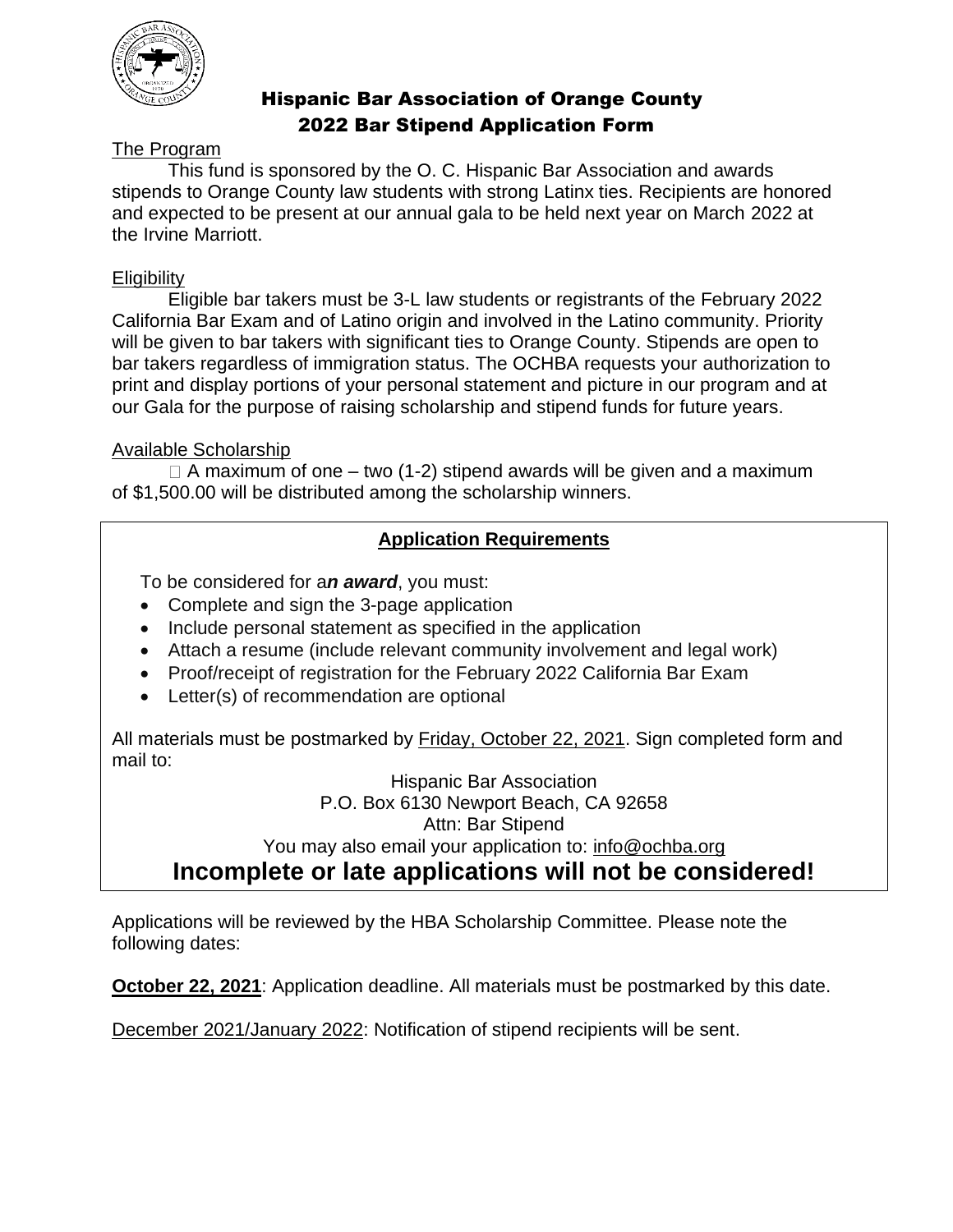# **BAR EXAM STIPEND APPLICATION**

\_\_\_\_\_\_\_\_\_\_\_\_\_\_\_\_\_\_\_\_\_\_\_\_\_\_\_\_\_\_\_\_\_\_\_\_\_\_\_\_\_\_\_\_\_\_\_\_\_\_\_\_\_\_\_\_\_\_\_\_\_\_\_\_\_\_\_\_\_\_

\_\_\_\_\_\_\_\_\_\_\_\_\_\_\_\_\_\_\_\_\_\_\_\_\_\_\_\_\_\_\_\_\_\_\_\_\_\_\_\_\_\_ \_\_\_\_\_\_\_\_\_\_\_\_\_\_\_\_\_\_\_\_\_\_\_\_\_\_\_

\_\_\_\_\_\_\_\_\_\_\_\_\_\_\_\_\_\_\_\_\_\_\_\_\_\_\_\_\_\_\_\_\_\_\_\_\_\_\_\_\_\_ \_\_\_\_\_\_\_\_\_\_\_\_\_\_\_\_\_\_\_\_\_\_\_\_\_\_\_

### *Applicant's Personal Information*

### Last Name First Name Middle

Address Apt. **Phone Number** 

City State Zip **Date of Birth** 

E-mail Address

I am of Latino descent through my: □ Father □ Mother □ Grandfather □ Grandmother who is (are) descendants of: \_\_\_\_\_\_\_\_\_\_\_\_\_\_\_\_\_\_\_\_\_\_\_\_\_\_\_\_\_\_\_\_\_\_\_\_.

Are you a member of the Hispanic Bar Association of Orange County? □Yes □No

\_\_\_\_\_\_\_\_\_\_\_\_\_\_\_\_\_\_\_\_\_\_\_\_\_\_\_\_\_\_\_\_\_\_\_\_\_\_\_\_\_\_\_\_\_\_\_\_\_\_\_\_\_\_\_\_\_\_\_

Are you the recipient of any immigration benefit (DACA, U-Visa, etc.) □Yes □No

Are you bilingual (Spanish/English)? □Yes □No

| <b>Applicant's School Information</b>                                                                                                                                |  |  |
|----------------------------------------------------------------------------------------------------------------------------------------------------------------------|--|--|
| High School Attended _________________________City/State: ______________________<br>G.P.A.                                                                           |  |  |
| Undergraduate School Attended__________________City/State: _____________________<br>G.P.A.                                                                           |  |  |
| Law School Current/Attended ________________________City/State: ________________<br>G.P.A. _________________________________Graduation Date: _______________________ |  |  |
| Legal Area of Interest: ________________________                                                                                                                     |  |  |
| Law School Student Ranking: __________                                                                                                                               |  |  |
|                                                                                                                                                                      |  |  |
|                                                                                                                                                                      |  |  |